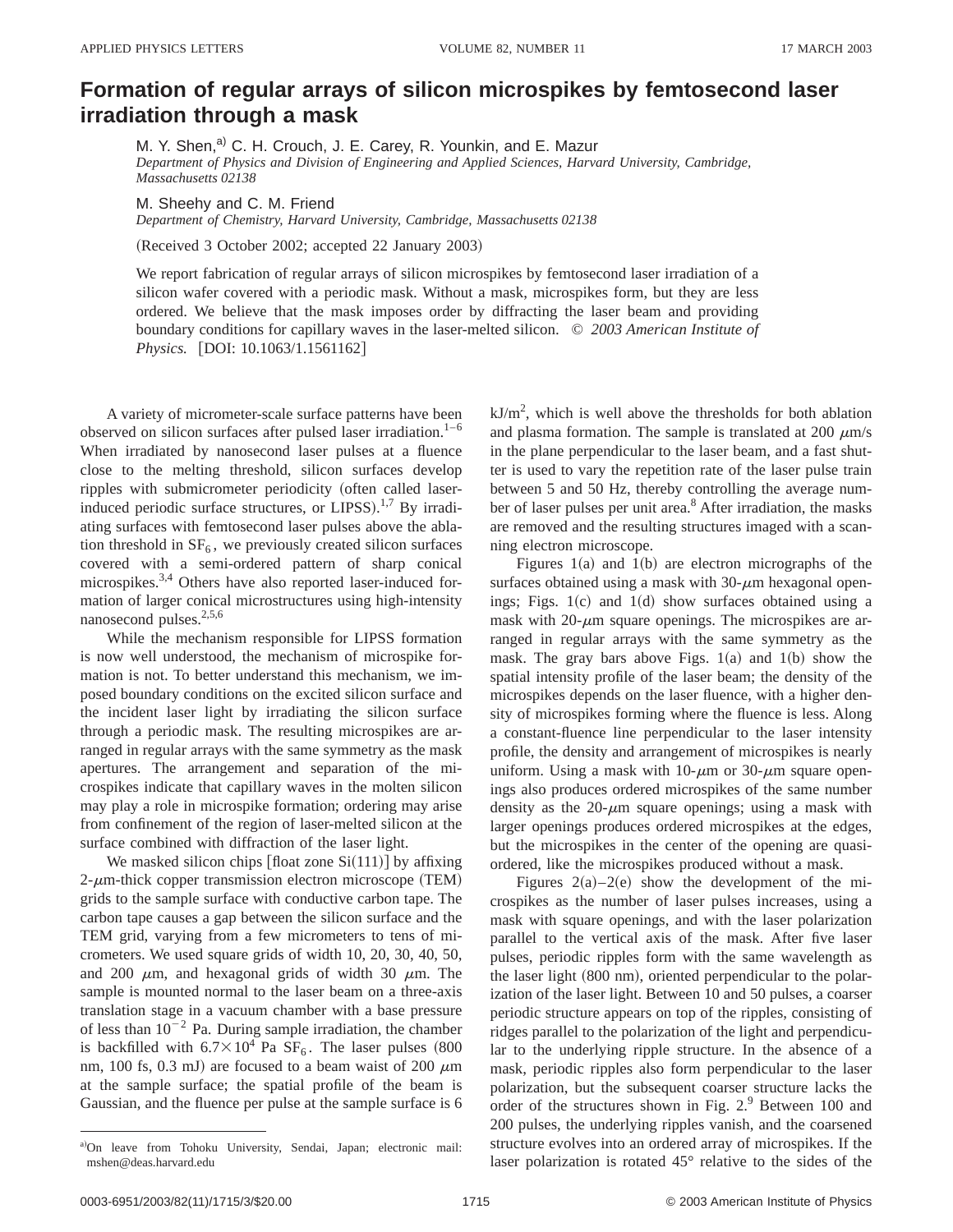

FIG. 1. Scanning electron micrographs of ordered silicon spikes formed by masking the irradiated sample with (a), (b) a 30- $\mu$ m hexagonal grid and (c), (d) a 20- $\mu$ m square grid. The nearly Gaussian spatial intensity profile of the laser pulse is shown at the top in grayscale (white corresponds to maximum intensity).

mask openings, as in Fig.  $2(f)$ , the coarsened structure that exists after 10 pulses no longer consists of ridges parallel to the polarization, as in Fig.  $2(b)$ . Instead, the coarsened structure is fragmented into smaller structures, and those structures fall roughly on a square array with axes parallel to the sides of the mask openings.

We identify three stages in the process of spike formation from the images presented in Fig. 2. First, ripples form on the silicon surface, then a coarsened layer forms on top of the ripples, and finally the coarsened layer fragments into beads which subsequently are etched into microspikes. In the remainder of this letter, we will discuss possible mechanisms for this process.

Periodic ripple formation upon laser irradiation of solids with nanosecond pulses below the ablation threshold has been previously reported, and was attributed to periodic melting of strips on the surface (at low fluence) or capillary wave formation in a uniformly melted area (at high fluence).<sup>7</sup> Under the conditions we use, with each laser pulse, a plasma forms; after the plasma expands, a molten silicon layer is left behind on the surface, which solidifies before the next laser pulse arrives. The ripples we observe [Fig. 2(a)] have the same wavelength as the laser wavelength; we therefore expect that as in the nanosecond case, ripple formation is due to capillary waves excited in the molten silicon by interference between the incident and scattered laser light.<sup>7</sup>

Formation of the coarsened layer and subsequent fragmentation into microspikes could either involve plasma  $oscillations<sup>10</sup>$  or capillary waves in the molten silicon.<sup>6</sup> In addition, Fresnel diffraction of the incident light from the edges of the mask openings<sup>11</sup> should produce a modulated temperature profile in the plasma or the liquid; temperature variations may play a role in exciting or sustaining the oscillations.

Let us first consider the possibility of a plasma oscillation induced by the trailing edge of the light pulse. By analyzing the radiation backscattered from a laser-produced plasma, Jannitti and coworkers $10$  observed a resonant inter-



FIG. 2. Scanning electron micrographs of  $(a)$ – $(e)$  silicon spikes formed with a square grid after increasing number of laser pulses. The direction of the electric field is vertical in  $(a)$ – $(e)$ . (f) Spikes formed with the grid rotated 45 $^{\circ}$  relative to the grids in (a)–(e).

action between the plasma and laser pulse light when the plasma frequency equals the laser light frequency. This resonance occurs because the electron density of the plasma increases with increasing laser fluence; the corresponding plasma frequency can therefore increase until the plasma frequency is resonant with the laser light frequency, and the electromagnetic field couples directly to the plasma oscillation. However, we find that increasing the fluence increases both the typical separation of the microspikes [Figs.  $1(a)$  and  $1(c)$ ] and the wavelength of the coarsened layer. If the microspike separation was determined by the plasmon wavelength, increasing the plasma density, and therefore the plasma frequency, should instead decrease the typical separation of the microspikes and the wavelength of the coarsened layer. Therefore plasma oscillations cannot be responsible for the arrangement of the microspikes.

Let us next consider capillary waves in the molten silicon as a mechanism for forming the coarsened layer. Diffraction of the laser light from the mask apertures causes inhomogeneous energy deposition into the substrate; as a result, the temperature in the molten surface layer is periodically modulated. The surface tension of the molten silicon decreases with increasing temperature, so the hot liquid flows toward cooler regions, deforming the surface. Relaxation of the deformation as the molten silicon cools can then excite capillary waves in the molten liquid; these capillary waves are most likely the instability that drives both the formation of the coarsened layer and its subsequent breakup.

We can estimate the characteristic length scale of the coarsened layer from the dispersion relation for capillary waves in a shallow liquid layer: $6,12$